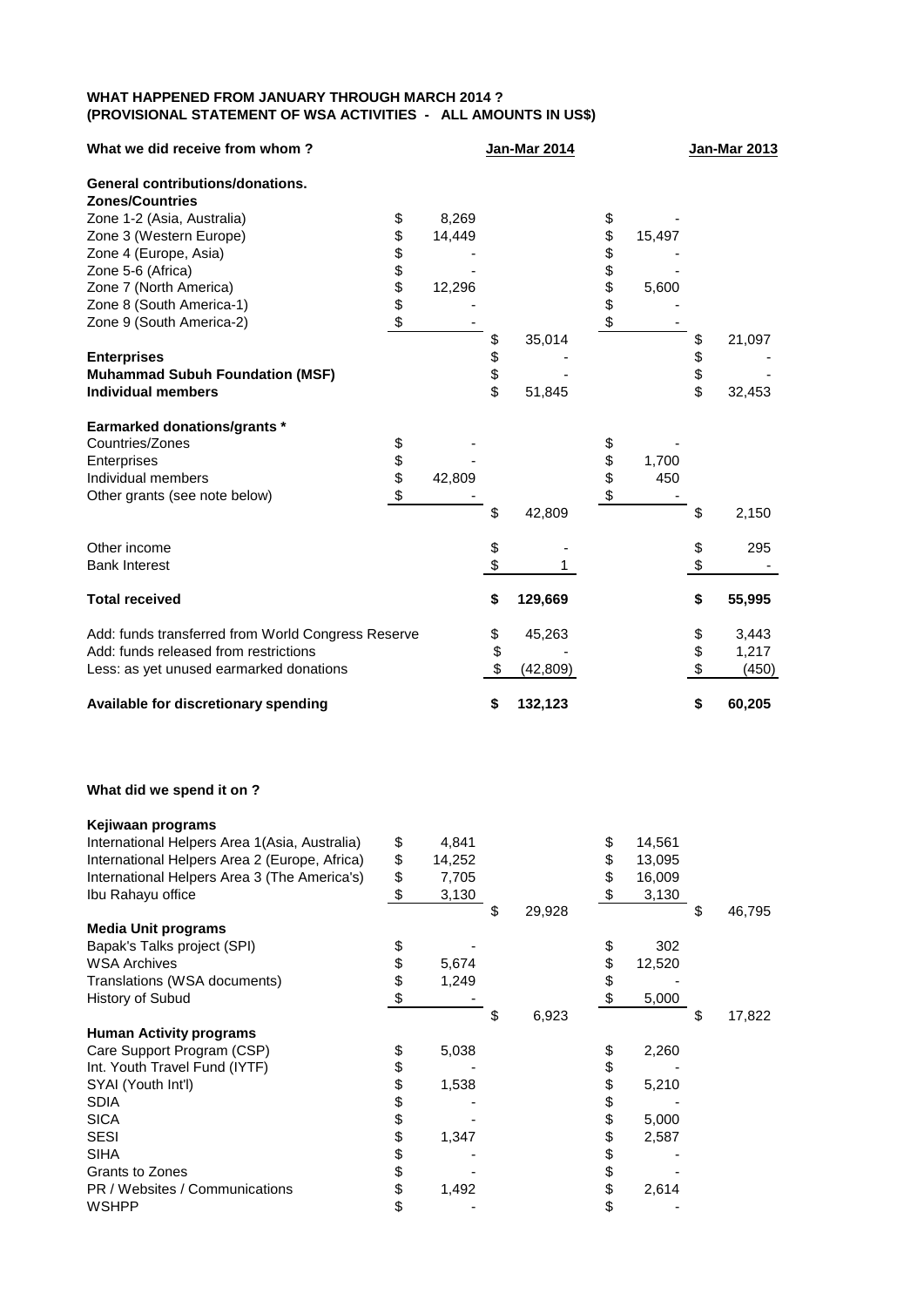| Delegate support to World Congress                   | \$             | 650    |                | \$             |        |                 |
|------------------------------------------------------|----------------|--------|----------------|----------------|--------|-----------------|
|                                                      |                |        | \$<br>10,065   |                |        | \$<br>17,671    |
| <b>Total program expenses</b>                        |                |        | \$<br>46,916   |                |        | \$<br>82,288    |
| <b>Supporting services</b><br>WSC meeting/Gatherings |                |        | \$             |                |        | \$              |
|                                                      |                |        |                |                |        |                 |
| <b>WSA Chair Remuneration</b>                        | \$             |        |                | \$             |        |                 |
| <b>WSA Chair/Deputy Chair Expenses</b>               | \$             | 4,701  |                | \$             | 4,814  |                 |
| Zone 1-2 (Asia, Australia)                           | \$             |        |                | \$             |        |                 |
| Zone 3 (Western Europe)                              | <b>8888888</b> | 1,666  |                | <b>8888888</b> |        |                 |
| Zone 4 (Europe-Asia)                                 |                | 1,667  |                |                |        |                 |
| Zone 5-6 (Africa)                                    |                |        |                |                | 3,011  |                 |
| Zone 7 (North America)                               |                | 717    |                |                | 1,219  |                 |
| Zone 8 (South America-1)                             |                |        |                |                |        |                 |
| Zone 9 (South America-2)                             |                | 1,752  |                |                |        |                 |
| WSC BoD conference calls                             |                |        |                |                |        |                 |
| <b>WSA Executive:</b>                                |                |        | \$<br>10,503   |                |        | \$<br>9,044     |
| Remunerations                                        | \$             | 10,805 |                | \$             | 12,045 |                 |
| Travel, accomodation                                 | \$             | 7,056  |                | \$             | 2,211  |                 |
| Office and admin expenses                            |                | 300    |                | \$             | 300    |                 |
| Bank charges                                         | \$\$\$\$       | 722    |                |                | 957    |                 |
| Legal fees                                           |                |        |                |                |        |                 |
| Audit                                                |                |        |                |                |        |                 |
| <b>Currency differences</b>                          |                |        |                |                | 1,875  |                 |
| Various                                              | \$             |        |                | \$\$\$\$\$     | 1      |                 |
|                                                      |                |        | \$<br>18,883   |                |        | \$<br>17,389    |
| Pensions                                             |                |        | \$<br>3,377    |                |        | \$<br>4,244     |
|                                                      |                |        |                |                |        |                 |
| <b>Total supporting services</b>                     |                |        | \$<br>32,763   |                |        | \$<br>30,677    |
| <b>World Congress preparation</b>                    |                |        | \$<br>45,263   |                |        | \$<br>3,443     |
| <b>Total expenses</b>                                |                |        | \$<br>124,942  |                |        | \$<br>116,408   |
| <b>Surplus / (Shortfall)</b>                         |                |        | \$<br>7,181    |                |        | \$<br>(56, 203) |
| Transfer from available unrestricted funds           |                |        | \$<br>(7, 181) |                |        | \$<br>56,203    |
|                                                      |                |        |                |                |        |                 |

## **Key:**

| SYAI         | <b>Subud Youth Activities</b>            |
|--------------|------------------------------------------|
| <b>SDIA</b>  | Susila Dharma International Association  |
| <b>SICA</b>  | Subud International Cultural Association |
| <b>SESI</b>  | Subud Enterprise Services International  |
| <b>SIHA</b>  | Subud International Health Association   |
| <b>SPI</b>   | <b>Subud Publications International</b>  |
| <b>WSHPP</b> | Wisma Subud Heritage Protection Project  |
| <b>IYTF</b>  | International Youth Travel Fund          |

## **SO WHERE DID THAT LEAVE US AT MARCH 31, 2014 IN COMPARISON TO THE END OF THE PREVIOUS YEAR ? (BALANCE SHEET)**

|                                               | 31-Mar-2014   | 31-Dec-2013   |  |  |
|-----------------------------------------------|---------------|---------------|--|--|
| What is/was available ?                       |               |               |  |  |
| Cash in the bank                              | 256,376       | 272.464       |  |  |
| Less Cash held for Zone 7                     | (11,784)<br>S | (5,783)<br>S  |  |  |
| Less donations paid in advance for next year  | \$            | (89,028)<br>S |  |  |
| Payments made in advance for the next quarter | \$<br>2.913   | S<br>67.185   |  |  |
| Promised, coming in shortly                   | 100.000<br>£. | 101,207       |  |  |
|                                               | 347.505<br>S  | 346.045       |  |  |